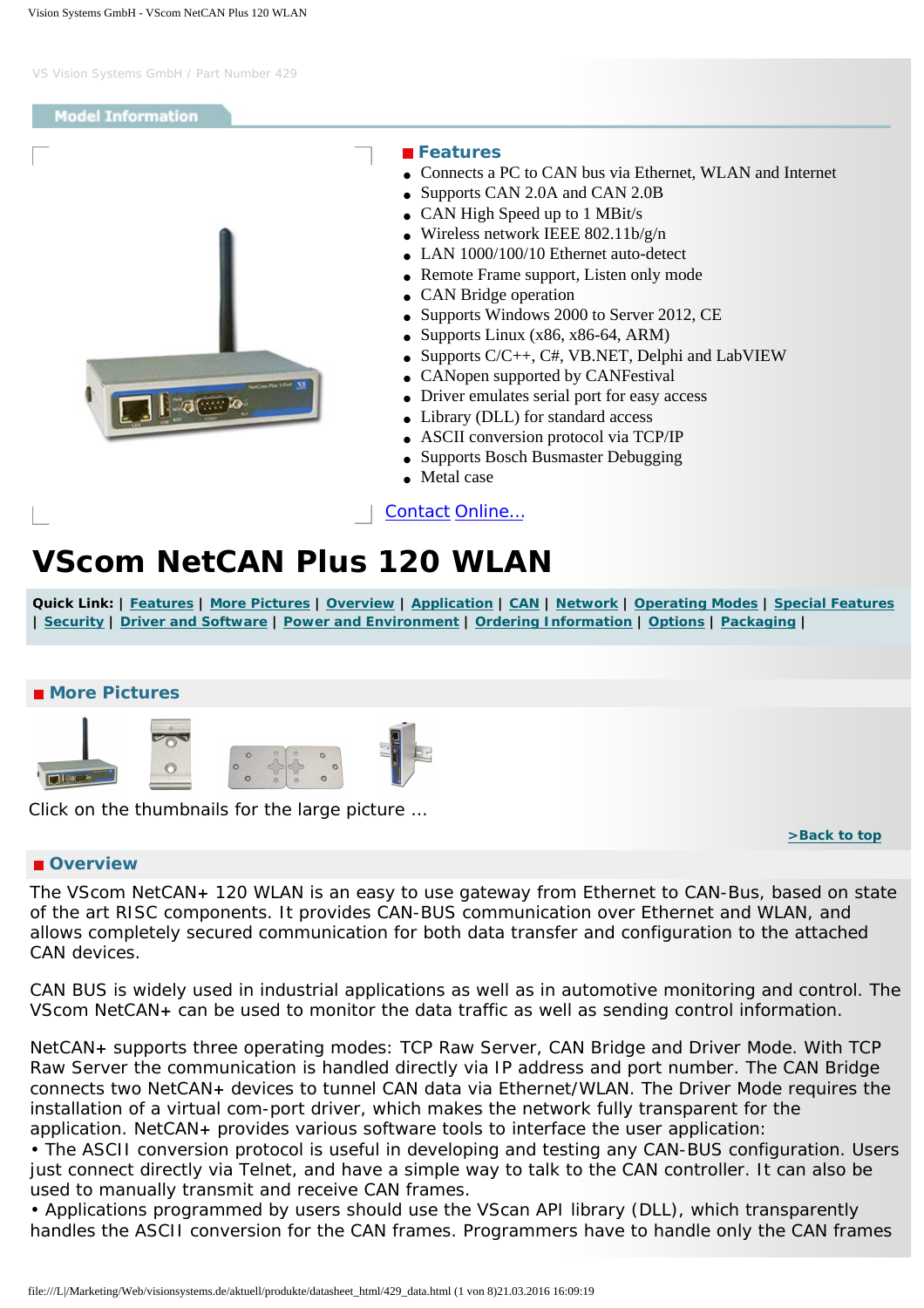and status information, they do not have to care more about the ASCII conversion in their applications. This API is supported in  $C/C++$ ,  $C#$ , VB.NET, Delphi and LabVIEW.

• The NetCAN**+** also supports CANFestival, an Open Source CANopen Framework. CANopen is a CANbased higher layer protocol that is used in various application fields, such as medical equipment, offroad vehicles, maritime electronics, railway applications or building automation. CANopen unburdens the developer from dealing with CAN-specific details such as bit-timing and implementation-specific functions. It provides standardized communication objects for real-time data, configuration data as well as network management data.

• CANHacker, a tool for analyzing and transmitting frames on the CAN BUS, is included in the product package. This requires the Driver Mode.

• A set of Mapper DLLs simulates CAN hardware from other manufacturers. Users configure their system for those products or the NetCAN**+** 110 adapter as a replacement. So existing software will use the NetCAN**+** without replacing the application or modifying it.

#### <span id="page-1-0"></span> **Application**

<span id="page-1-4"></span><span id="page-1-3"></span><span id="page-1-2"></span><span id="page-1-1"></span>

| Industrial / Factory / Laboratory<br>automation<br>SCADA system<br>Railway applications<br><b>Maritime electronics</b> | Wafer fabrication system<br>Automotive test equipment<br>Medical equipment<br>noff-road vehicles                                                                     |
|------------------------------------------------------------------------------------------------------------------------|----------------------------------------------------------------------------------------------------------------------------------------------------------------------|
| CAN                                                                                                                    |                                                                                                                                                                      |
| <b>Speed</b>                                                                                                           | CAN High Speed (20kbit/s up to 1Mbit/s) for transmit/receive                                                                                                         |
| <b>Signals</b>                                                                                                         | CAN_H, CAN_L, CAN_GND                                                                                                                                                |
| Connector                                                                                                              | DSub9 male                                                                                                                                                           |
| <b>LED</b>                                                                                                             | CAN activity (Data), CAN Error                                                                                                                                       |
|                                                                                                                        | >Back to top                                                                                                                                                         |
| <b>Network</b>                                                                                                         |                                                                                                                                                                      |
| <b>Ethernet interface</b>                                                                                              | Auto-detecting 1000BaseT/100BaseTx/10BaseT (GigaLAN)<br>Connector 8P8C (RJ45)                                                                                        |
| <b>Wireless interface</b>                                                                                              | via internal module IEEE 802.11b/g/n operation in Access Point or<br><b>Client Mode</b>                                                                              |
| <b>Connector type</b>                                                                                                  | SMA-Reverse for WLAN antenna                                                                                                                                         |
| <b>Protocols</b>                                                                                                       | TCP/IP, Telnet, DHCP, ICMP, HTTP, SNMP v1/2c/3, DNS                                                                                                                  |
| <b>LED</b>                                                                                                             | Ethernet Link+Speed, WLAN<br>>Back to top                                                                                                                            |
| Operating Modes                                                                                                        |                                                                                                                                                                      |
| <b>TCP Raw Server</b>                                                                                                  | Raw Data transfer over TCP/IP. Accepts multiple incoming<br>connections.                                                                                             |
| <b>CAN Bridge</b>                                                                                                      | CAN networks are connected via TCP/IP (WLAN or Ethernet). A client<br>connects to a Server, CAN frames received on one network are<br>repeated on the other network. |
| <b>Driver Mode</b>                                                                                                     | VScom Driver for<br>• Windows 2000, XP up to Windows $8.1$<br>Windows Server 2000 up to 2008 R2<br>Driver Mode creates a virtual Com port.                           |
|                                                                                                                        | >Back to top                                                                                                                                                         |
| ■ Special Features                                                                                                     |                                                                                                                                                                      |
| <b>Installation</b>                                                                                                    | Configuration utility automatically finds NetCAN devices in the<br>network                                                                                           |
| <b>Operating Mode</b>                                                                                                  | Automatic Mode switching between Driver and TCP Raw Server Mode.                                                                                                     |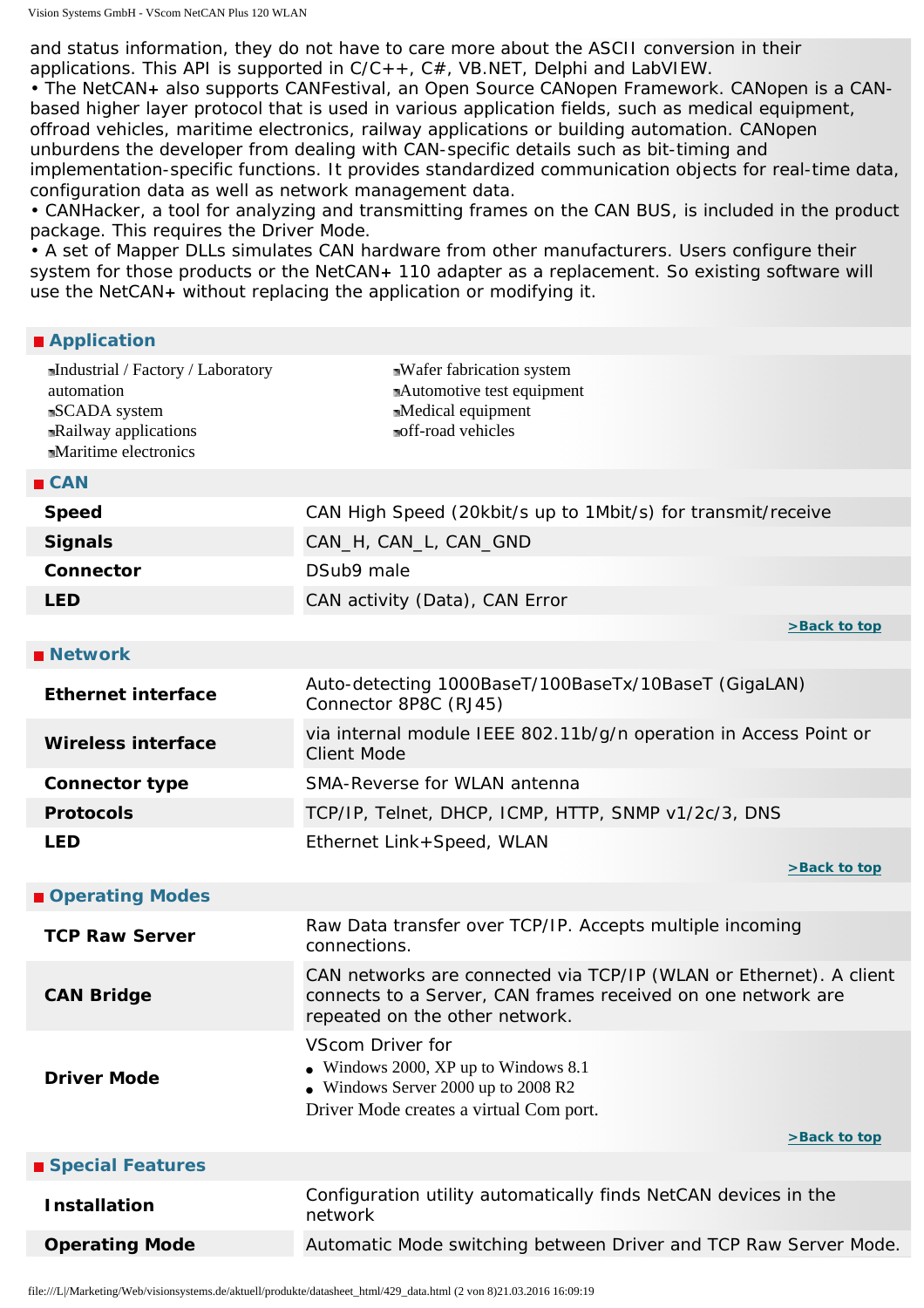<span id="page-2-3"></span><span id="page-2-2"></span><span id="page-2-1"></span><span id="page-2-0"></span>

| Configuration                | Over Driver Panels, NetCOM Manager, WEB Browser, serial Console,<br>Telnet, SNMP                                                                                                                                                                            |  |  |
|------------------------------|-------------------------------------------------------------------------------------------------------------------------------------------------------------------------------------------------------------------------------------------------------------|--|--|
| <b>SNMP</b>                  | special VScom MIB included                                                                                                                                                                                                                                  |  |  |
| <b>DNS</b>                   | Domain Name Server support                                                                                                                                                                                                                                  |  |  |
| <b>Firewall</b>              | special precautions for Firewall environments in Driver Mode                                                                                                                                                                                                |  |  |
| <b>Firmware</b>              | Firmware update over WEB Browser, Telnet<br>>Back to top                                                                                                                                                                                                    |  |  |
| ■ Security                   |                                                                                                                                                                                                                                                             |  |  |
| <b>Password access</b>       | Every capabilities of configuration use the same password including<br>SNMP V3                                                                                                                                                                              |  |  |
| <b>Secure communication</b>  | OpenVPN tunnel provides security on WLAN and Ethernet. The tunnel<br>protects the configuration as well as all serial data. It is also usable<br>across the Internet. Strong encryption by SSL-AES up to 256 bit keys                                       |  |  |
|                              | >Back to top                                                                                                                                                                                                                                                |  |  |
| Driver and Software          |                                                                                                                                                                                                                                                             |  |  |
| Library                      | • Unified VSCAN API for simple access on all Vscom CAN products.<br>• Supports Windows, CE, Linux (x86, x86-64, ARM) targets.<br>• Supports $C/C++$ , $C#$ , VB.NET, Delphi and LabVIEW.                                                                    |  |  |
| Compatibility                | Mapper DLLs can simulate software interfaces of CAN adapters from<br>other manufacturers.                                                                                                                                                                   |  |  |
| <b>CANFestival</b>           | CANopen examples showing Master/Slave communication                                                                                                                                                                                                         |  |  |
| <b>Speed</b>                 | CAN Speed selectable up to 1 Mbit/s                                                                                                                                                                                                                         |  |  |
| <b>Transfer</b>              | ASCII coding mode                                                                                                                                                                                                                                           |  |  |
| <b>CAN Modes</b>             | <b>Standard Mode</b><br>Normal operation on CAN bus<br><b>Listen Mode</b><br>Passive receive of CAN Frames, neither ACK bits nor Error Frames are<br>sent<br>Self Reception (Echo Mode)<br>For testing: Transmitted Frames are also received by the adapter |  |  |
| <b>Monitoring Tools</b>      | • NetCAN+ and VSCAN API are supported by Bosch BUSMASTER<br>NetCAN+ is supported by CANHacker via Driver Mode<br>>Back to top                                                                                                                               |  |  |
| <b>Power and Environment</b> |                                                                                                                                                                                                                                                             |  |  |
| Connector                    | 3-pin Terminal Block with Protective Earth                                                                                                                                                                                                                  |  |  |
| <b>Power requirements</b>    | 9 - 54V DC, 0.3A @ 12V, 4W                                                                                                                                                                                                                                  |  |  |
| <b>Dimension</b>             | $115\times73\times25$ mm <sup>3</sup> (WxLxH)                                                                                                                                                                                                               |  |  |
| <b>Operating Temp</b>        | $-20^{\circ}$ C - 65 $^{\circ}$ C                                                                                                                                                                                                                           |  |  |
| <b>Storage Temp</b>          | $-20^{\circ}$ C $-85^{\circ}$ C                                                                                                                                                                                                                             |  |  |
| Case                         | SECC sheet metal (1mm)                                                                                                                                                                                                                                      |  |  |
| Weight                       | $0.25$ kg                                                                                                                                                                                                                                                   |  |  |
|                              |                                                                                                                                                                                                                                                             |  |  |
| <b>Mounting</b>              | • DIN-Rail (optional)<br>• Wallmount (optional)                                                                                                                                                                                                             |  |  |
|                              | >Back to top                                                                                                                                                                                                                                                |  |  |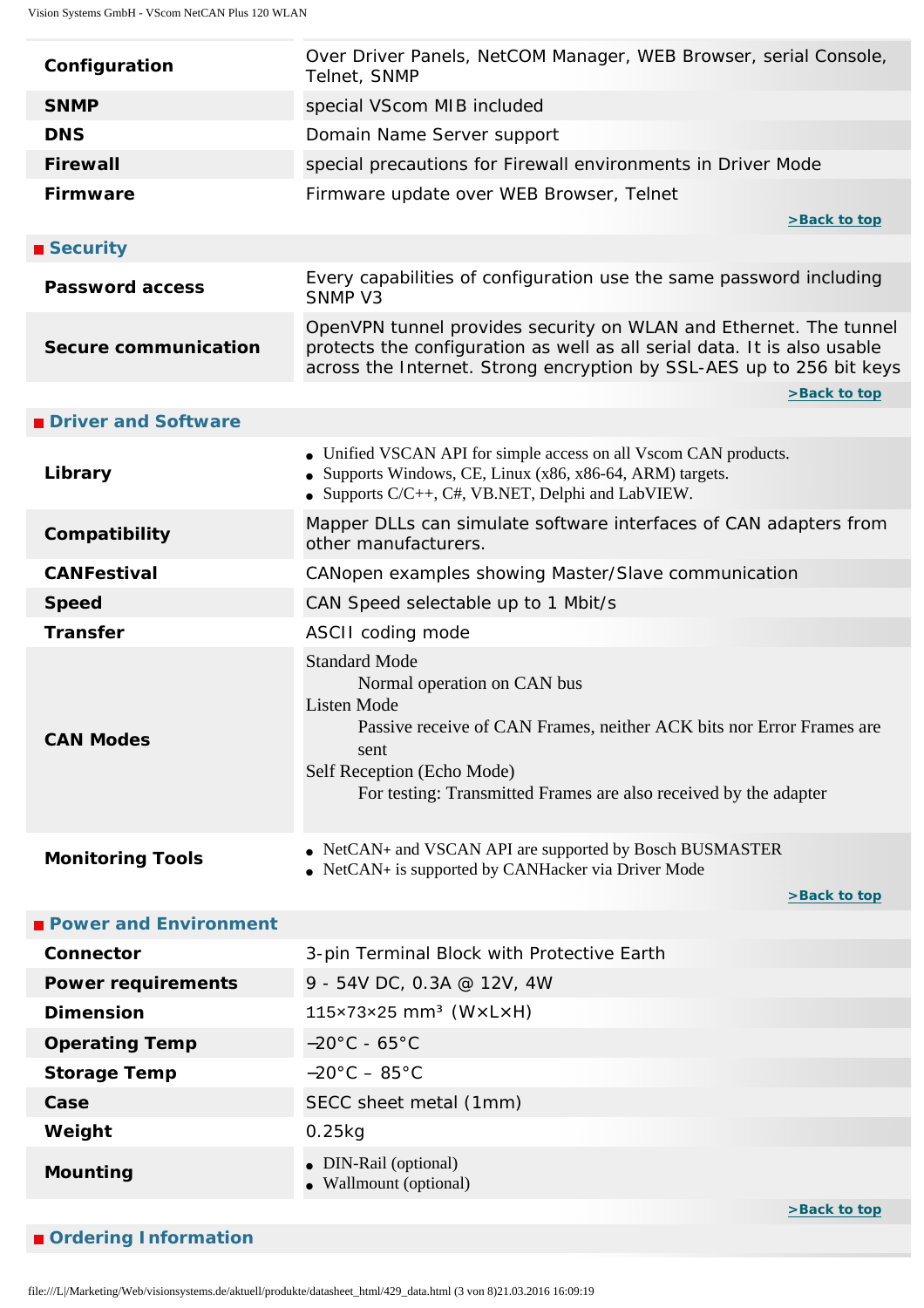<span id="page-3-1"></span><span id="page-3-0"></span>

| 429                 | NetCAN Plus 120 WLAN                                                                                   |              |
|---------------------|--------------------------------------------------------------------------------------------------------|--------------|
|                     |                                                                                                        | >Back to top |
| Options             |                                                                                                        |              |
| 6031                | Power supply adapter 12V DC, 1A; with Terminal block                                                   |              |
| 6692                | DK-NCP<br>DIN-Rail mounting kit                                                                        |              |
| 6693                | WK-NCP<br>Wallmount kit                                                                                |              |
|                     |                                                                                                        | >Back to top |
| <b>■ Packaging</b>  |                                                                                                        |              |
| <b>Packing list</b> | $\bullet$ NetCAN Plus 120 WLAN<br>$\bullet$ Antenna<br>• CD-ROM with Driver and configuration software |              |

**[>Back to top](#page-0-3)**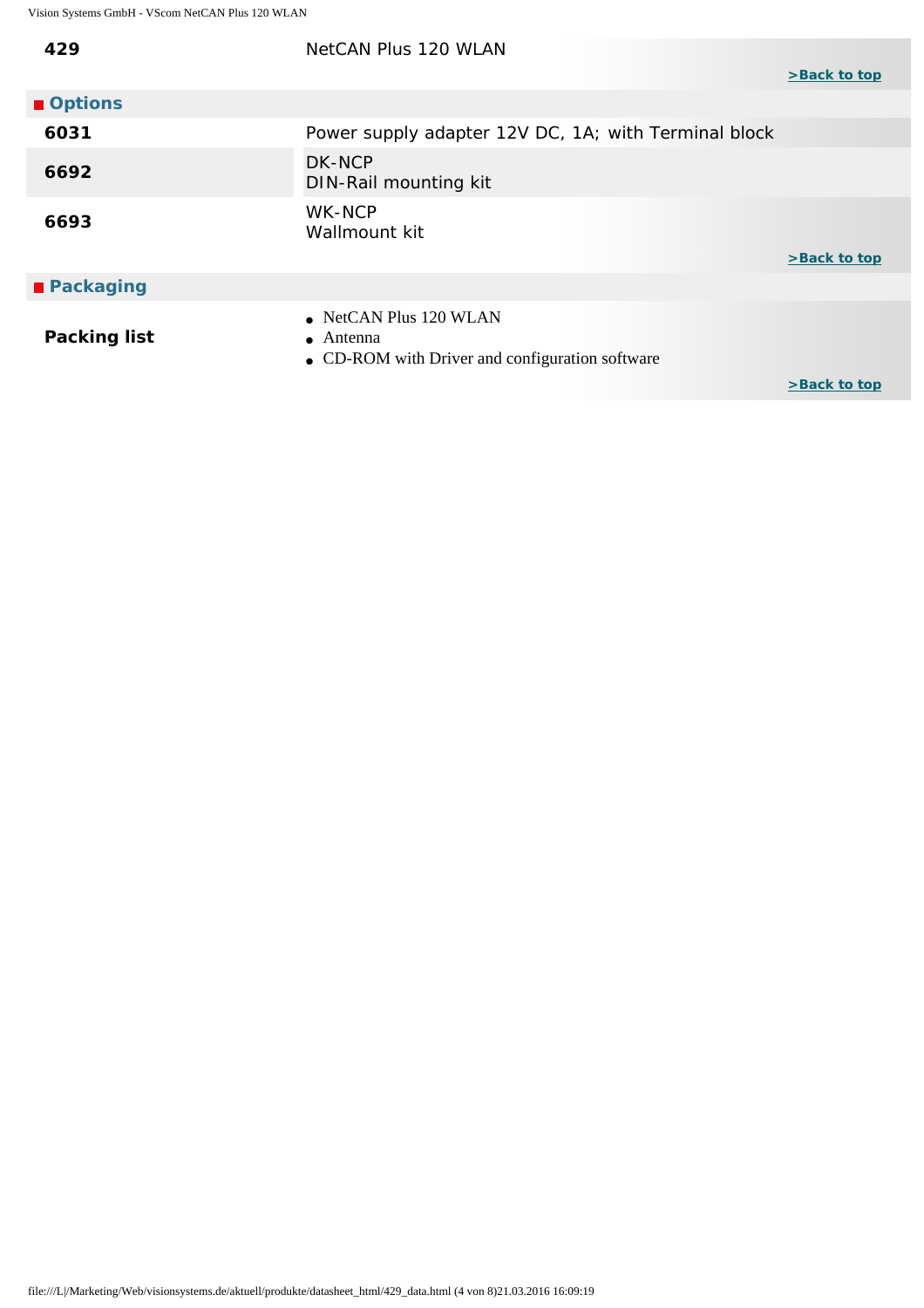**VScom NetCAN Plus 120 WLAN [>Back](#page-0-1)** 

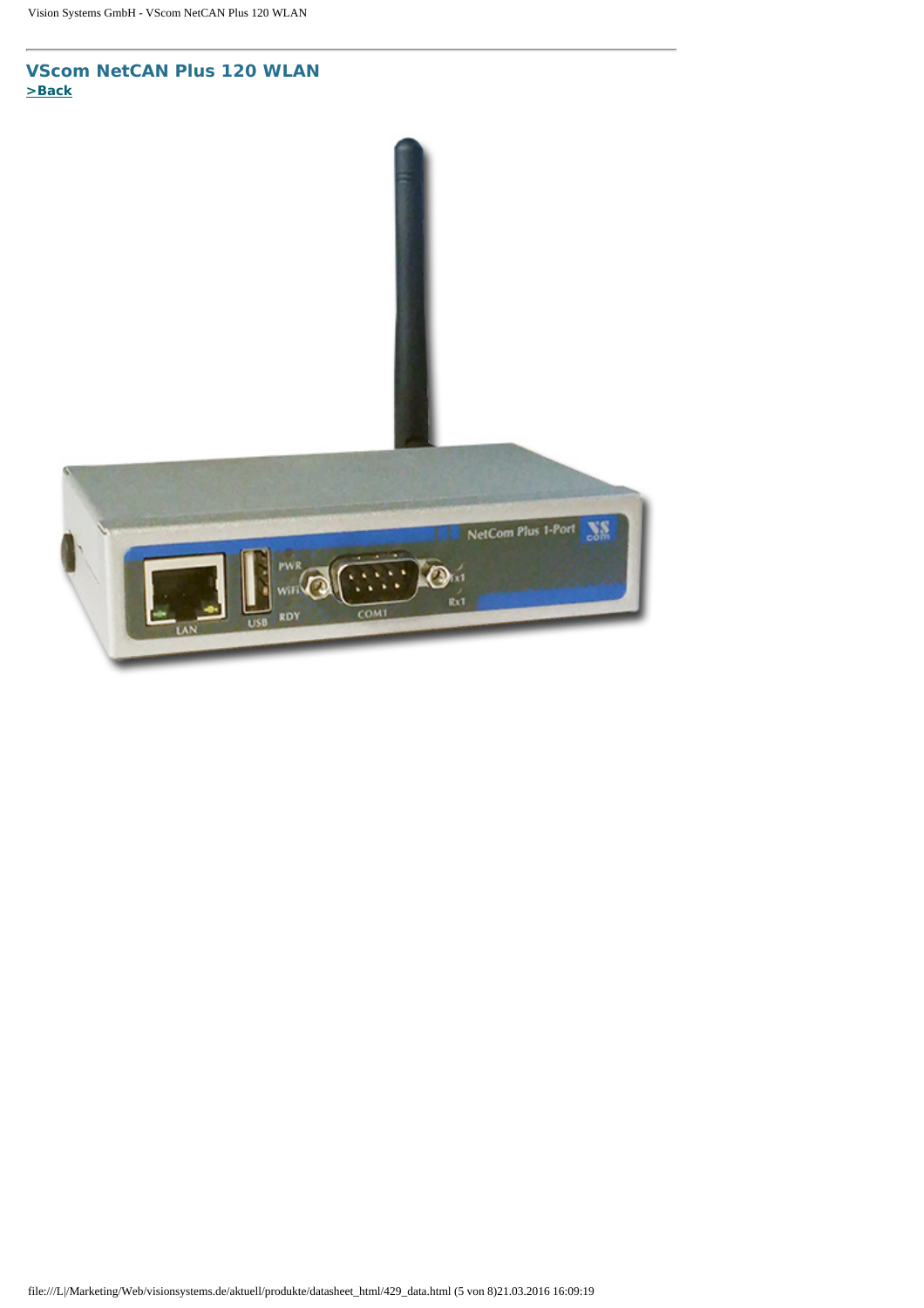# **DIN-Rail Mounting Kit [>Back](#page-0-1)**

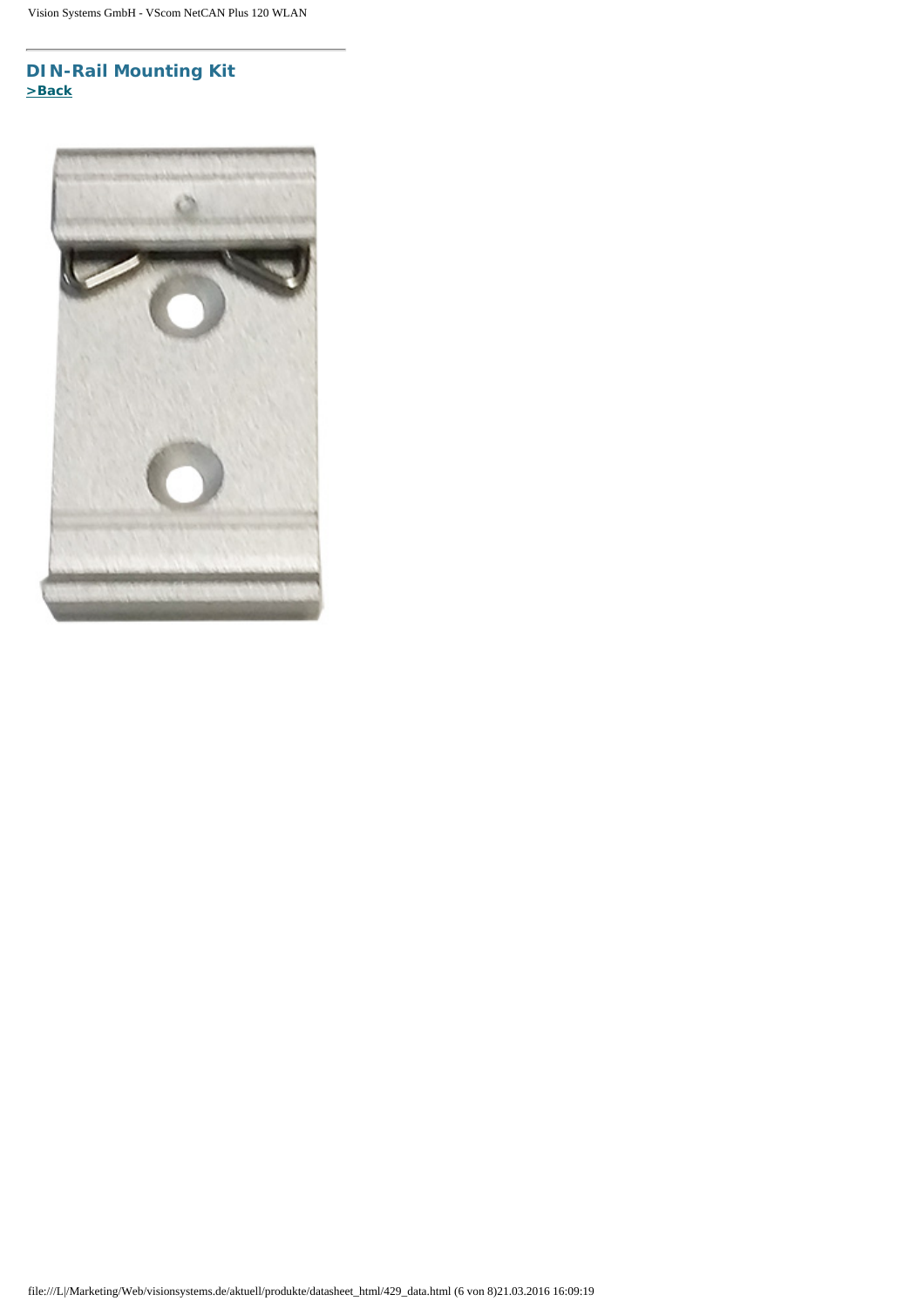